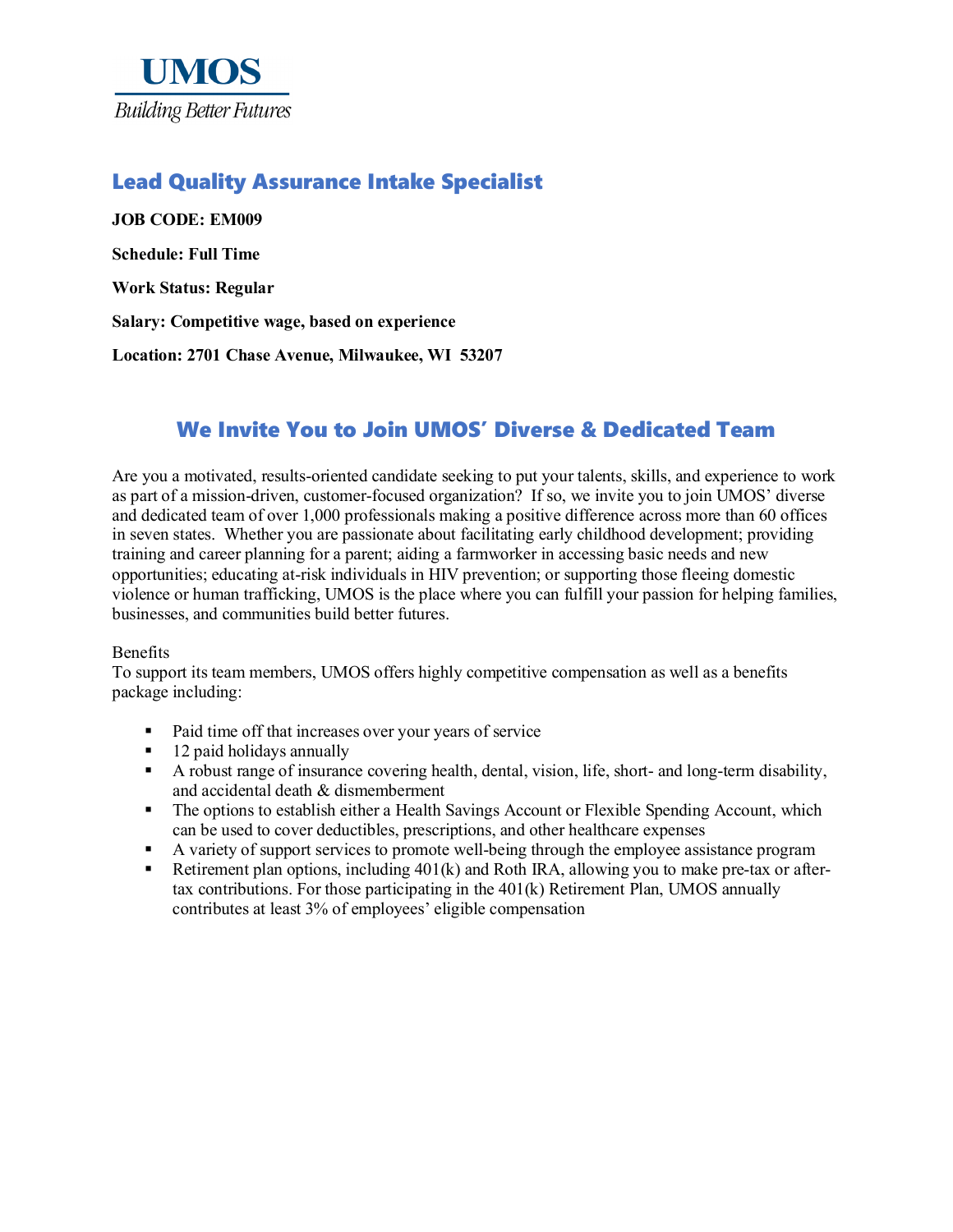

### Advancement

In addition, UMOS offers opportunities for advancement. In fact, a number of the senior management, including Lupe Martinez, President  $\&$  CEO, were promoted from within the organization.

### Diversity & Equal Opportunity

UMOS is proud to be an Equal Opportunity Employer, and encourages qualified candidates of all backgrounds to apply, irrespective of race, ethnicity, color, religion, sex, national origin, sexual orientation, marital status, disability, age, parental status, and military service, or any other status protected by federal, state, or local law. In fact, 78% of senior management positions are held by people of color and women.

# If you love process improvement, systems, and have an eye for detail this is the perfect opportunity for you!

In this role, you will be responsible for developing a tracking/monitoring system that will assess individual/team and agency progress towards meeting regulatory, funding source and program requirements. Will develop and/or implement Dash reports from Key Performance Indicators and identify areas of concern. Will assist in creating and/or implementing training and technical assistance plans to provide support to program staff in implementing WHEAP (Wisconsin Home Energy Assistance Program) services and objectives.

### Primary Responsibilities:

- 1. Responsible for the development, implementation, and maintenance of a comprehensive quality assurance system for WHEAP Program.
- 2. Assess the various monitoring tools and when necessary, create effective quality assurance tools to evaluate and assess staff training needs that will lead to individual and team performance benchmark settings.
- 3. Work closely with Quality Assurance staff and the review of monitoring instruments to identify trends and develop action plans with the assistance of the program Managers and Supervisors.
- 4. Develop program improvement plans with input and feedback from Managers and/or Supervisors in WHEAP service areas.
- 5. Work with program staff to analyze, interpret, and develop procedures in the implementation of state & federal policies and procedures to Program Manager/Supervisor.
- 6. Responsible for tracking weekly, monthly and quarterly performance of employees and agency based on established performance goals; produce monthly and quarterly reports demonstrating employee and agency performance based on reports from established QA metrics and KPIs (Key Performance Indicator).
- 7. Participate in "clean-up" systems projects or large scale systems-related errors
- 8. Conduct Quality Assurance program audits and make written recommendations to management based on the audit findings.
- 9. Provide efficient QA monitoring on, interactive and non-interactive intake services for the WHEAP by phone, face-to-face or by mail applications processed by Energy team to determine program eligibility.